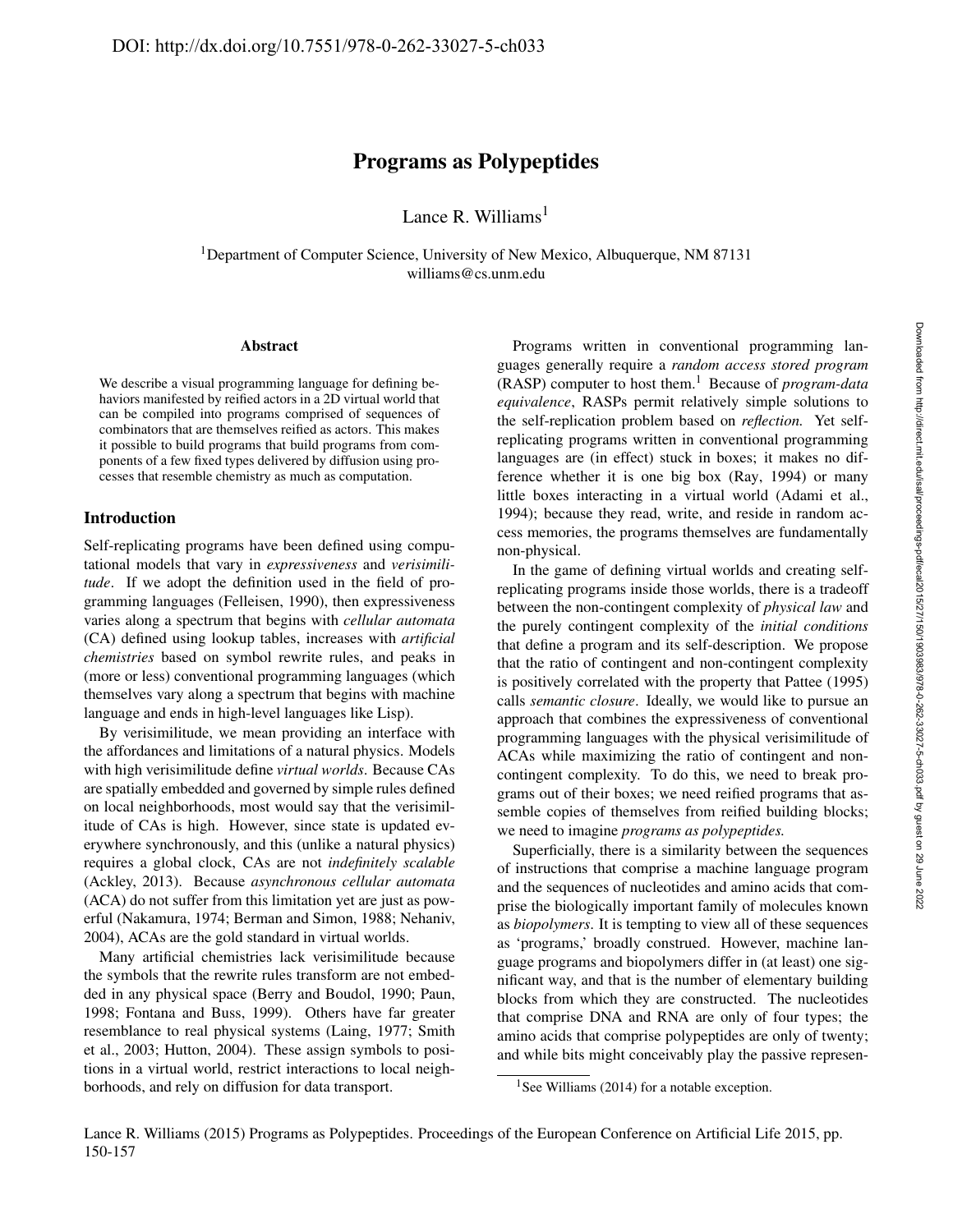

Figure 1: Framework proposed in this paper (left). Fundamental dogma of molecular biology (right).

tational role of nucleotides, they can not play the active functional role of amino acids; this role can only be played by instructions. While the instruction set of a simple RASP can be quite small, the number of distinct *operands* that (in effect) modify the instructions is a function of the word size of the machine, and is therefore (at a minimum) in the thousands.<sup>2</sup> The implication for the study of self-replicating programs is profound: while biopolymers can be assembled by physical processes from building blocks of a few fixed types, it is impossible to construct machine language programs for a RASP this way.

DNA and RNA are copiable, transcribable and translatable descriptions of polypeptides. DNA is (for the most part) chemically inert while polypeptides are chemically active. Polypeptides can not serve as representations of themselves (or for that matter of anything at all) because their enzymatic functions render this impossible. Information flows in one direction only. Watson and Crick (1953) thought this idea so important that they called it "the fundamental dogma of molecular biology." It is the antithesis of the program-data equivalence which makes reflection possible. See Figure 1.

*Combinators* are functions with no free variables. In this paper we show how programs in a visual programming language just as expressive as machine language can be compiled into sequences of combinators of only forty two types. Where machine language programs would use iteration, the programs that we compile into combinators employ *nondeterminism*. The paper culminates in the experimental demonstration of a *computational ribosome*, a 'machine' in a 2D virtual world that assembles programs from combinators using inert descriptions of programs (also comprised of combinators) as templates.

# Reified Actors

Actors are created using three different constructors: [ ]<sup>−</sup> creates *combinators*,  $[ ]^+$  creates *behaviors*, and  $[ ]_k$  creates *objects.* Like amino acids, which can be composed to form polypeptides, *primitive* combinators can be composed to form *composite* combinators. Behaviors are just combinators that have been repackaged with the  $[$   $]$ <sup>+</sup> constructor. Prior to repackaging, combinators do not manifest their function; this might correspond (in our analogy) to the folding of a polypeptide chain into a *protein.*

Objects are containers that can contain other actors. Each is one of four immutable types:  $[ \, ]_0, [ \, ]_1, [ \, ]_2$  and  $[ \, ]_3$ . For example,  $[x, y, z]_2$  is an object of type two that contains three actors, *x*, *y* and *z*. Primitive combinators and empty objects have unit *mass.* The mass of a composite combinator is the sum of the masses of the combinators of which it is composed. The mass of an object is the sum of its own mass and the masses of the actors it contains. Since actors can neither be created nor destroyed, mass is conserved.

Actors are reified by assigning them positions in a 2D virtual world. Computations progress when actors interact with other actors in their 8-neighborhoods by means of the behaviors they manifest. All actors are subject to *diffusion*. An actor's diffusion constant decreases inversely with its mass. This reflects the real cost of data transport in the (notional) ACA substrate. Multiple actors can reside at a single site, but diffusion never moves an actor to an adjacent occupied site if there is an adjacent empty site.

As with *membranes* in Paun (1998), objects can be nested to any level of depth. The object that contains an actor (with no intervening objects) is termed the actor's *parent.* An actor with no parent is a *root*. Root actors (or actors with the same parent) can be associated with one another by means of *groups* and *bonds.* Association is useful because it allows working sets of actors to be constructed and the elements of these working sets to be addressed in different ways.

The first way in which actors can associate is as members of a *group*. All actors belong to exactly one group and this group can contain a single actor. For this reason, groups define an *equivalence relation* on the set of actors. A group of root actors is said to be *embedded*. All of the actors in an embedded group diffuse as a unit and all behaviors manifested by actors in an embedded group (or contained inside such an actor) share a finite time resource in a zero sum fashion. Complex computations formulated in terms of large numbers of actors manifesting behaviors inside a single object or group will therefore be correspondingly slow. Furthermore, because of its large net mass, the object or group that contains them will also be correspondingly immobile.

The second way in which actors can associate is by *bonding*. Bonds are short relative addresses that are automatically updated as the actors they link undergo diffusion. Because bonds are short  $(L_1)$  distance less than or equal to two), they restrict the diffusion of the actors that possess

<sup>&</sup>lt;sup>2</sup>Although they play many roles in machine language programs, non-register operands are generally *addresses*.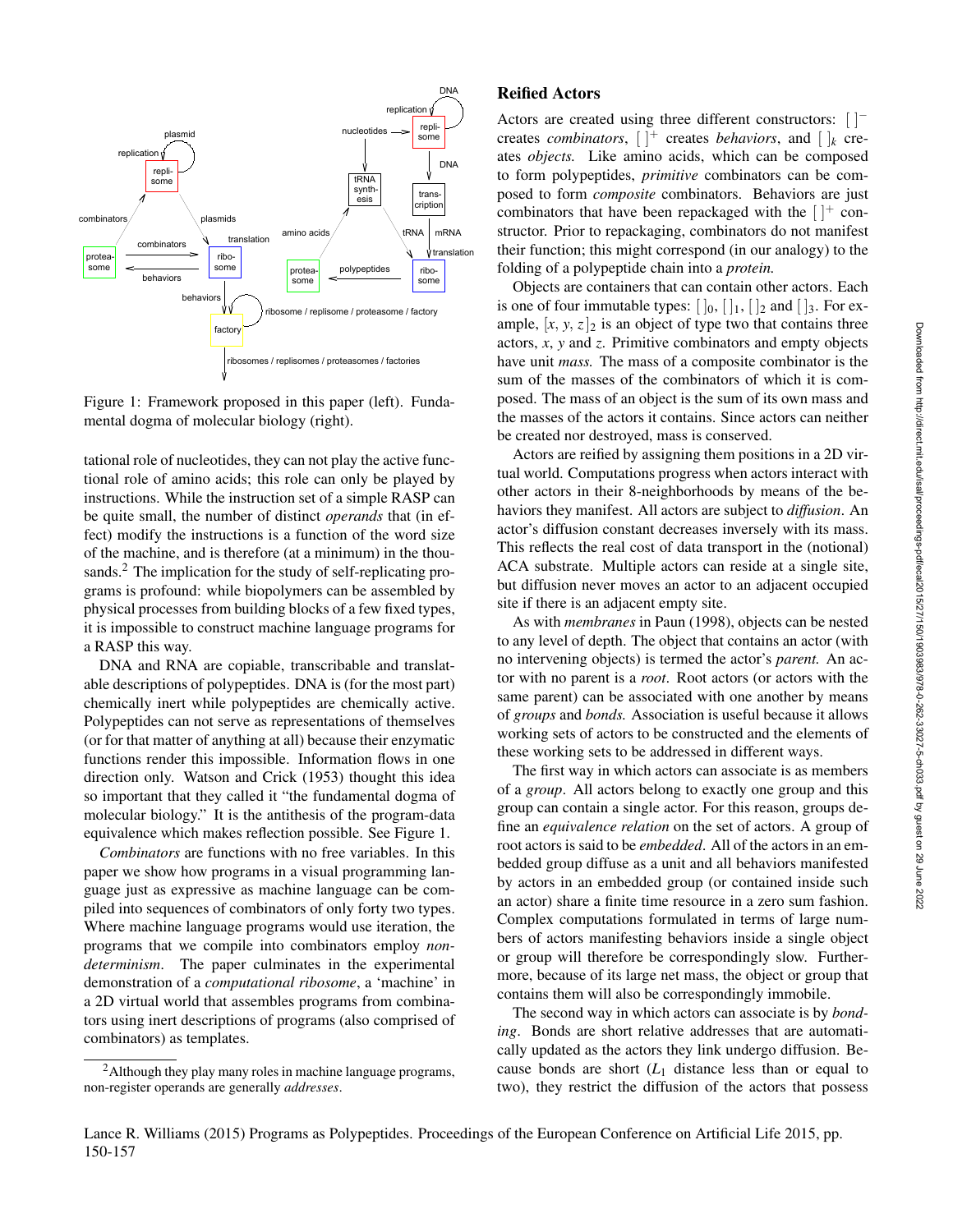them. Undirected bonds are defined by the *hand* relation *H*, which is a *symmetric relation* on the set of actors, *i.e.,*  $H(x, y) = H(y, x)$ . Directed bonds are defined by the *previous* and *next* relations, *P* and *N*, which are *inverse relations* on the set of actors, *i.e.*,  $P(x, y) = N(y, x)$ .

If the types of combinators and behaviors were defined by the sequences of primitive combinators of which they are composed, then determining type equivalence would be relatively expensive. For this reason, we chose instead to define type using a simple recursive hash function that assigns combinators with distinct multisets of components to distinct types: the hash values of composite combinators are defined as the product of the hash values of their components; primitive combinators have hash values equal to prime numbers.<sup>3</sup> Type equivalence for behaviors is defined in the same way, the types of combinators and behaviors being distinct due to the use of different constructors. Although this hash function is (clearly) not collision free, it is quite good and it has an extremely useful property, namely, that composite combinators can be broken down (literally decomposed) into their primitive components by prime factorization.<sup>4</sup>

Apart from composition, containment, group and bonds there is no other mutable persistent state associated with actors. In particular, there are no integer registers. Primitive combinators exist for addressing individual actors or sets of actors using most of these relations. These, and other primitive combinators for modifying actors' persistent states will be described later.

#### Non-deterministic Comprehensions

Sets can be converted into *superpositions* using the nondeterministic choice operator (McCarthy, 1963):

$$
amb \{\} = \langle \rangle
$$
  
amb  $\{x, y...\} = \langle x, y...\rangle.$ 

When *amb* is applied to a non-empty set, it causes the branch of the non-deterministic computation that called *amb* to fork. Conversely, empty sets cause the branch to fail. When a branch fails, the deterministic implementation backtracks.

*Monads* are an abstract datatype that allows programmers to define rules for composing functions that deviate from mathematically pure functions in prescribed ways. Multivaluedness (represented by sets) and non-determinism (represented by superpositions) are just two examples. The monad interface is defined by two operations called *unit* and *bind*. *Unit* transforms ordinary values *a* into *monadic values*, *e.g.,* unit<sub>A</sub>  $x = \langle x \rangle$  where *A* is the superposition monad. Functions like *unit* that take ordinary values and return monadic values are termed *monadic functions. Bind* (the infix operator ' >>= ' in Haskell) allows monadic functions to be applied to monadic values. This permits monadic functions to be chained; the output of one provides the input to the next.

Monads are intimately related to set builder notation or *comprehensions*. By way of illustration, consider the following non-deterministic comprehension that fails if *n* is prime and returns a (non-specified) factor of *n* if *n* is composite:

$$
\langle x \, | \, x \in \langle 1 \, . . \, n-1 \rangle \, , \, y \in \langle 1 \, . . \, x \rangle \, , \, xy = n \, \rangle \, .
$$

Wadler (1990) showed that notation like the above is syntactic sugar for monadic expressions and described a process for translating the former into the latter. Comprehension *guards*, *e.g.*,  $xy = n$ , are translated using the function

$$
guardM True = unitM \perp
$$
  

$$
guardM False = zeroM
$$

where *M* is the monad and  $\perp$  is *undefined*. Because *zero<sub>A</sub>* is  $\langle \rangle$ , if *guard*<sub>A</sub> is applied to *False*, the branch of the computation that called *guard<sup>A</sup>* fails. Conversely, if *guard<sup>A</sup>* is applied to *True*, the branch continues. Using this device, the primality comprehension can be desugared as follows

$$
\lambda n \to (\text{unit}_A n \gg^A = \text{unit}_A \cdot (-1) \gg^A = \text{amb} \cdot \iota \gg^A = \lambda x \to (\text{unit}_A x \gg^A = \text{amb} \cdot \iota \gg^A = \text{unit}_A \cdot (\times x) \gg^A = \text{unit}_A \cdot (= n) \gg^A = \text{guard}_A \gg^A = \text{unit}_A x))
$$

where  $(1 x)$  equals  $\{1..x\}$ .

### From Comprehensions to Dataflow Graphs

Recall that our goal is to create programs comprised solely of combinators. To maximize composability, these combinators should be of a single type, yet the desugared comprehension above contains functions of many different types. However, if sets are used to represent sets, singleton sets are used to represent scalars, and non-empty and empty sets are used to represent *True* and *False*, then the type signatures

$$
\rightarrow \boxed{f'} \rightarrow :: \{a\} \rightarrow \langle \{a\} \rangle
$$
  
\n
$$
\rightarrow \boxed{g'} \rightarrow :: \{a\} \rightarrow \{a\} \rightarrow \langle \{a\} \rangle
$$

are general enough to represent the types of all functions in the desugared comprehension. To prove this, we first show that *amb* can be lifted to the type,  $\{a\} \rightarrow \langle \{a\} \rangle$ , as follows:

amb 0 {} = h i amb 0 { *x*, *y* ...} = h{*x*},{*y*}...i.

We then devise a way to lift functions like *t* with type,  $a \rightarrow$  $\{a\}$ . This is accomplished using the bind operator ( $\gg =_{S}$ ) for the set monad *S*. The bind operator behaves like this

$$
\{x, y \dots\} \gg f = fx \cup fy \cup \dots
$$

Lance R. Williams (2015) Programs as Polypeptides. Proceedings of the European Conference on Artificial Life 2015, pp. 150-157

<sup>&</sup>lt;sup>3</sup>We could instead use nested objects to label combinators so that they can be compared. This would be like using codons constructed from nucleotides to label amino acids in transfer RNAs.

<sup>&</sup>lt;sup>4</sup>This is analogous to the function in the cell which is performed by the molecular assemblies called proteasomes and in the organelles called lysosomes.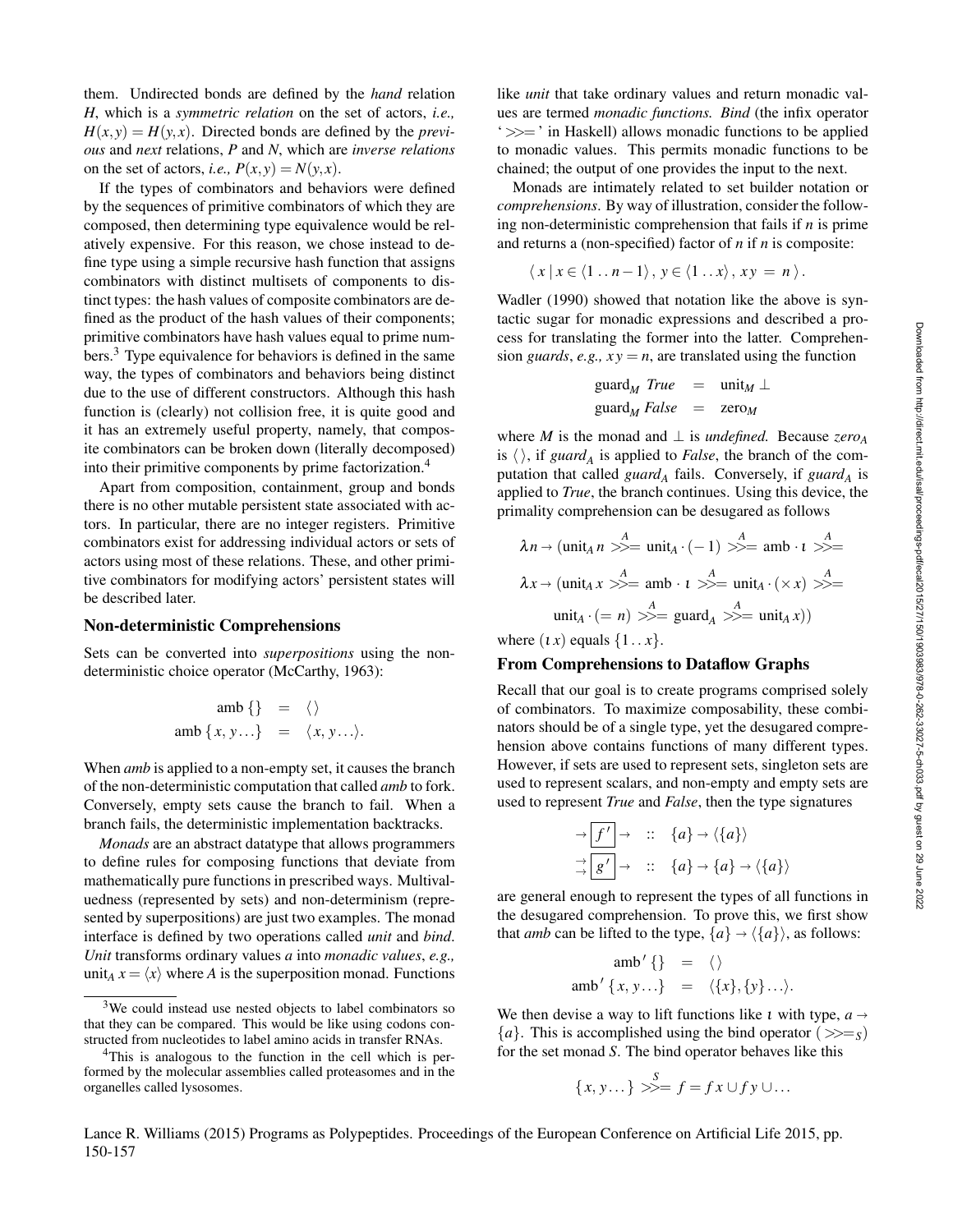and can be defined as follows

$$
(\ggg = f) = \text{join}_{S} \cdot (\text{map}_{S} f)
$$

where *join*<sub>*S*</sub> is right fold of  $(\cup)$  and

$$
\operatorname{map}_{S} f \{x, y \dots\} = \{fx, fy \dots\}.
$$

Bind can then be used with  $unit_A$  to lift  $\iota$  into a function

$$
\iota'=\text{unit}_A\cdot(\gg=1)
$$

with the type,  $\{a\} \rightarrow \langle \{a\} \rangle$ , as demonstrated below

$$
i'\{x,y...\} = \langle ix \cup iy \cup ... \rangle.
$$

Next we define two functions of type,  $\{a\} \rightarrow \langle \{a\} \rangle$ , to replace *guard*. The first causes a computation to fail when its argument is empty while the second does the opposite:

some' { } = 
$$
\langle \rangle
$$
  
\nsome' { x, y... } =  $\langle \{x, y...\}\rangle$   
\nnone' { } =  $\langle \{\}\rangle$   
\nnone' { x, y... } =  $\langle \rangle$ .

Finally, the desugared comprehension contains functions like  $(-1)$ ,  $(\times)$  and  $(=)$  that map scalars to scalars, yet we need functions that map sets to superpositions of sets. Fortunately, sensible lifted forms for these functions are easily defined. For example

pred' = 
$$
unit_A \cdot (map_S(-1))
$$
  
\ntimes' x'y' =  $unit_A \{ x \times y | x \in x', y \in y' \}$   
\nequals' x'y' =  $unit_A \{ x | x \in x', y \in y', x = y \}$ 

where  $x'$  and  $y'$  are of type  $\{a\}$ . Using these lifted functions and those defined previously, the non-deterministic comprehension for deciding primality can be translated as follows:

$$
\lambda n' \rightarrow (\text{unit}_A n' \gg) = \text{pred}' \gg = t' \gg = \text{amb}' \gg =
$$
  

$$
\lambda x' \rightarrow (\text{unit}_A x' \gg) = t' \gg = \text{amb}' \gg =
$$
  

$$
(\text{times}' x') \gg = (\text{equals}' n') \gg = \text{some}')
$$

where  $n'$  is of type  $\{a\}$ . This was a lot of work, but we have reaped a tangible benefit, namely, non-deterministic comprehensions can now be rendered as *dataflow graphs*. In Figure 2 (top) boxes with one input have type signatures matching  $f'$  and boxes with two inputs have type signatures matching g'. Arrows connecting pairs of boxes are instances of  $(\gg)=A$ ). Junctions correspond to values of common subexpressions bound to variable names introduced by  $\lambda$ expressions. Lastly,  $\left(\widehat{A}\right)$  is *amb*<sup> $\prime$ </sup> and  $\left(\widehat{S}\right)$  is *some*  $\prime$ . This result is important because, without the amenity (provided by all general purpose programming languages) of being able to define and name functions, comprehension syntax quickly becomes unwieldy. For this reason, we make extensive use of dataflow graphs as a visual programming language in the remainder of this paper.





Figure 2: *Non-deterministic dataflow graph* for deciding primality (top). Dataflow graph compiled into a sequence of *non-deterministic combinators* (bottom).

## From Dataflow Graphs to Combinators

One might assume that evaluation of dataflow graphs containing junctions would require an interpreter with the ability to create and apply anonymous functions or *closures*. These would contain the environments needed to lookup the values bound to variable names introduced by λ–expressions. Happily, this turns out to be unnecessary. In this section we show how dataflow graphs can be evaluated by a stack machine and define a set of combinators that can be used to construct stack machine programs.

In general, combinators apply functions to one (or two) values of type  $\{a\}$  popped from the front of the stack and then push a result of type  ${a}$  back onto the stack. Since dataflow graphs are non-deterministic, the stack machine is also. This means that each combinator  $f''$  transforms a stack of sets into a superposition of stacks of sets

$$
\rightarrow \boxed{f''} \rightarrow :: [\{a\}] \rightarrow \langle [\{a\}]\rangle.
$$

Unary operators  $f'$  can be converted to combinators of type  $f''$  as follows:

$$
f''(x':s'') = \text{map}_A(:s'')(f'x')
$$

where stack  $s''$  is of type  $[\{a\}]$ ,  $map_A$  maps functions over superpositions and  $(: s'')$  is the function that pushes sets onto the front of  $s''$ . Note that  $f''$  does not change the length of the stack; it consumes one value and leaves one value behind. Binary operators  $g'$  can also be converted to combinators of type  $f''$  as follows:

$$
g''(x':y':s'') = \text{map}_A(:s'')(g'x'y').
$$

Note that  $g''$  decreases the length of the stack by one; it consumes two values and leaves one value behind. The combinator forms of *some* ' and *none* ' are slightly different; they do not push a result onto the stack. Instead, they pop the stack when a non-deterministic computation has yielded a satisfactory intermediate result (whether that is something or nothing) and fail otherwise:

some'' 
$$
(x': s'') = \begin{cases} \langle \rangle & \text{if } x' = \{\} \\ \text{unit}_{A} s'' & \text{otherwise} \end{cases}
$$

Lance R. Williams (2015) Programs as Polypeptides. Proceedings of the European Conference on Artificial Life 2015, pp. 150-157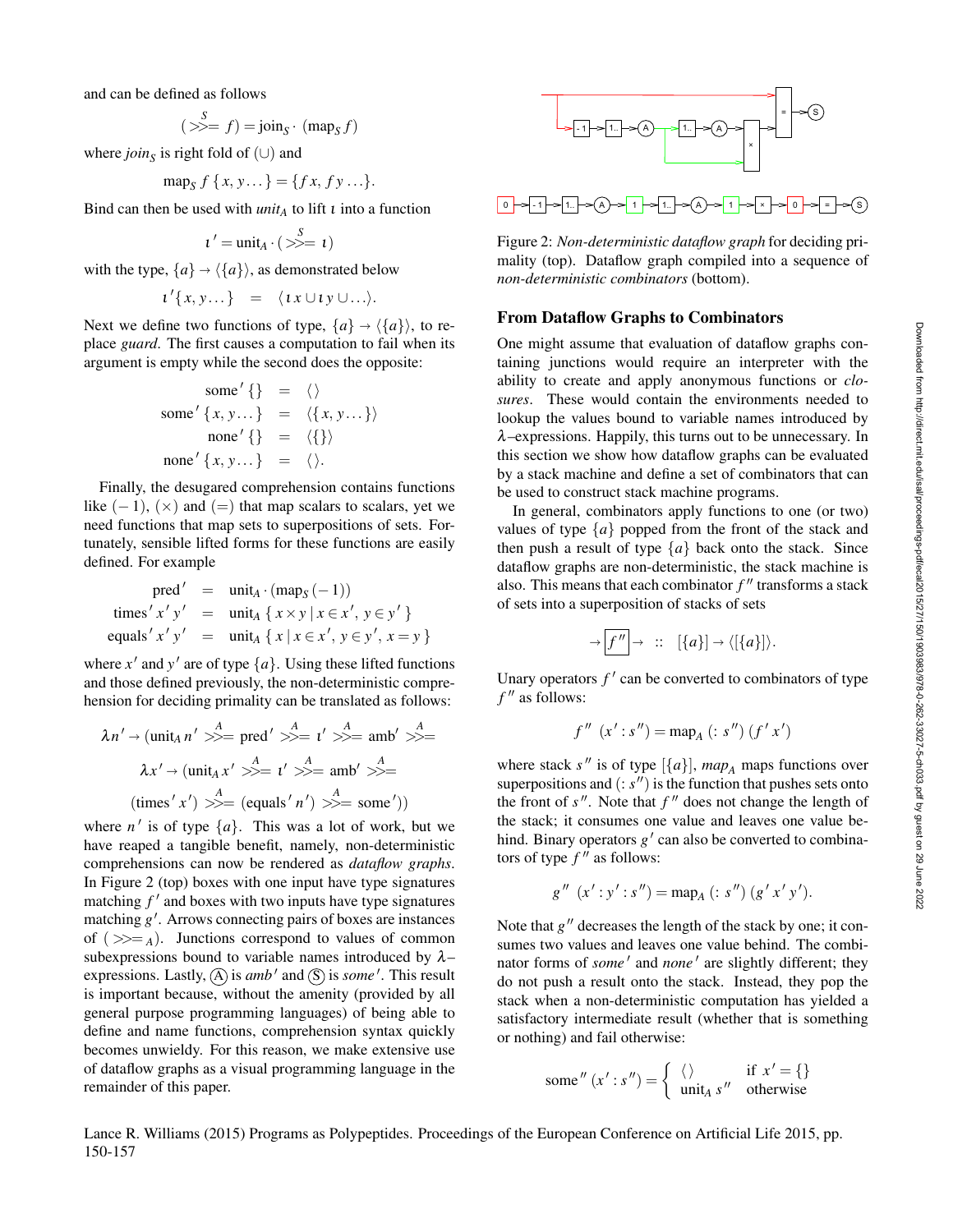none'' 
$$
(x' : s'') = \begin{cases} \text{unit}_A s'' & \text{if } x' = \{\} \\ \langle \rangle & \text{otherwise.} \end{cases}
$$

Multiple functions can be applied to a single value by pushing copies of the value onto the top of the stack and then applying the functions to the copies. This preserves the value for future use and eliminates the need for closures. Accordingly, we define a set of combinators that copy and push values located at different positions within the stack

$$
x_k''(s'') = \text{unit}_A ((s''!!(n-k)) : s'')
$$

where  $k \in \{0..9\}$ , (!!) returns the element of a list with a given index, and *n* is the length of  $s''$ . With this last puzzle piece in place, we can finally do what we set out to do, namely, compile the comprehension for deciding primality into a sequence of combinators

$$
x_0'' \xrightarrow{A} \text{pred}'' \xrightarrow{A} \iota'' \xrightarrow{A} \text{amb}'' \xrightarrow{A} x_1'' \xrightarrow{A} \iota'' \xrightarrow{A} \text{amb}''
$$
  

$$
\xrightarrow{A} x_1'' \xrightarrow{A} \text{times}'' \xrightarrow{A} x_0'' \xrightarrow{A} \text{equals}'' \xrightarrow{A} \text{some}''
$$
  

$$
\xrightarrow{A} x_1'' \xrightarrow{A} \text{times}'' \xrightarrow{A} x_0'' \xrightarrow{A} \text{equals}'' \xrightarrow{A} \text{some}''
$$

where (>=>) is *Kleisli composition*

$$
f>\Rightarrow g=(\gg=g)\cdot f
$$

In Figure 2 (bottom) boxes are functions with type signatures matching  $f''$ . Arrows connecting pairs of boxes are instances of  $(\gg \gg)$ . Lastly,  $\textcircled{A}$  is *amb*<sup>*n*</sup> and  $\textcircled{S}$  is *some*  $\textsuperscript{n}$ .

# Reified Actor Comprehensions

The last two sections of the paper demonstrated that: 1) Non-deterministic comprehensions can be represented as dataflow graphs; and 2) Dataflow graphs can be compiled into sequences of combinators that evaluate comprehensions by transforming the state of an abstract machine. In this section we describe a visual programming language for specifying behaviors manifested by reified actors in a virtual world. All results from prior sections apply. However, non-determinism must be combined with other effects to construct a monad more general than *A* which we call *R* (for *reified actor*). In addition to representing superpositions, monad *R* provides mutation of a threaded global state and data logging so that behaviors composed of combinators can report the time they consume. The boxes of dataflow graphs with one and two inputs now have types  ${Actor}$   $\rightarrow$   $({*factor*})'$  and  ${Actor}$   $\rightarrow$   ${Actor}$   $\rightarrow$   $({*factor*})'$ where  $\langle \rangle'$  is the type constructor of monad *R*. Arrows connecting boxes are instances of  $(\ggg)$ . Combinators now have type  $[{actor}] \rightarrow ({[{actor}]})'$  and are composed with  $(\gg \gg_R).$ 

Combinators can be divided into the categories: *generators*, *guards*, *relations*, and *actions*. Generators are unary operators that characterize sets of actors using the devices of groups, containment, bonds, and neighborhood (Table 1). They can be composed to address different sets. For example, an actor's siblings can all be addressed using the subgraph  $\lceil \hat{ } \rceil \rightarrow \lceil \omega \rceil$ . Generators can also be composed with

guards (Table 2). This can be used either to address single actors or to specify preconditions for actions. For example, the subgraph  $\boxed{\uparrow}$   $\rightarrow \boxed{\textcircled{a}}$   $\rightarrow$  (A) addresses a single sibling while the subgraph  $# \rightarrow \infty$  fails if the actor has a neighbor.

Table 1: Unary generators.

| Name         | Abbrev.  | Definition                        |
|--------------|----------|-----------------------------------|
| hands        |          | actor sharing hand with $x$       |
| nexts        | $\rm{>}$ | actor with directed bond from $x$ |
| prevs        | $\,<\,$  | actor with directed bond to $x$   |
| <b>bonds</b> |          | union of hands, nexts and prevs   |
| neighbors    | #        | actors in neighborhood of $x$     |
| contents     | @)       | actors that are contained in $x$  |
| parents      | $\sim$   | actor that contains $x$           |
| members      | *        | members of group of $x$           |
| others       |          | members of group of x but not x   |

Table 2: Unary guards.

| Name | Abbrev. | Definition               |
|------|---------|--------------------------|
| amb  | A       | non-deterministic choice |
| some | S       | Fail if empty.           |
| none | N       | Fail if non-empty.       |

Relations exist for testing equality and type equivalence (Table 3). They are binary operators and are generally applied to singleton sets in combination with guards to specify preconditions for actions. When applied to non-singleton sets, the equality operator and its negation compute set intersection and difference.

Table 3: Binary relations.

| Name       | Abbrev. | Definition                        |
|------------|---------|-----------------------------------|
| same       | $=$     | set intersection                  |
| different  | $!=$    | set difference                    |
| similar    | $\sim$  | all x type equivalent to some $y$ |
| dissimilar | $\sim$  | all x type equivalent to no $y$   |

Actions for modifying actors' persistent states are the final category of boxes in dataflow graphs. Actions are rendered as grey boxes and are executed only after all nonactions have been evaluated and only if no guard has failed. All actions are reversible but the masses and types of primitive combinators and empty objects are immutable. The full set of unary and binary actions is shown in Tables 4 and 5.

Where data dependencies determine order of execution, this order is followed. Where it would otherwise be underdetermined, two devices are introduced to specify execution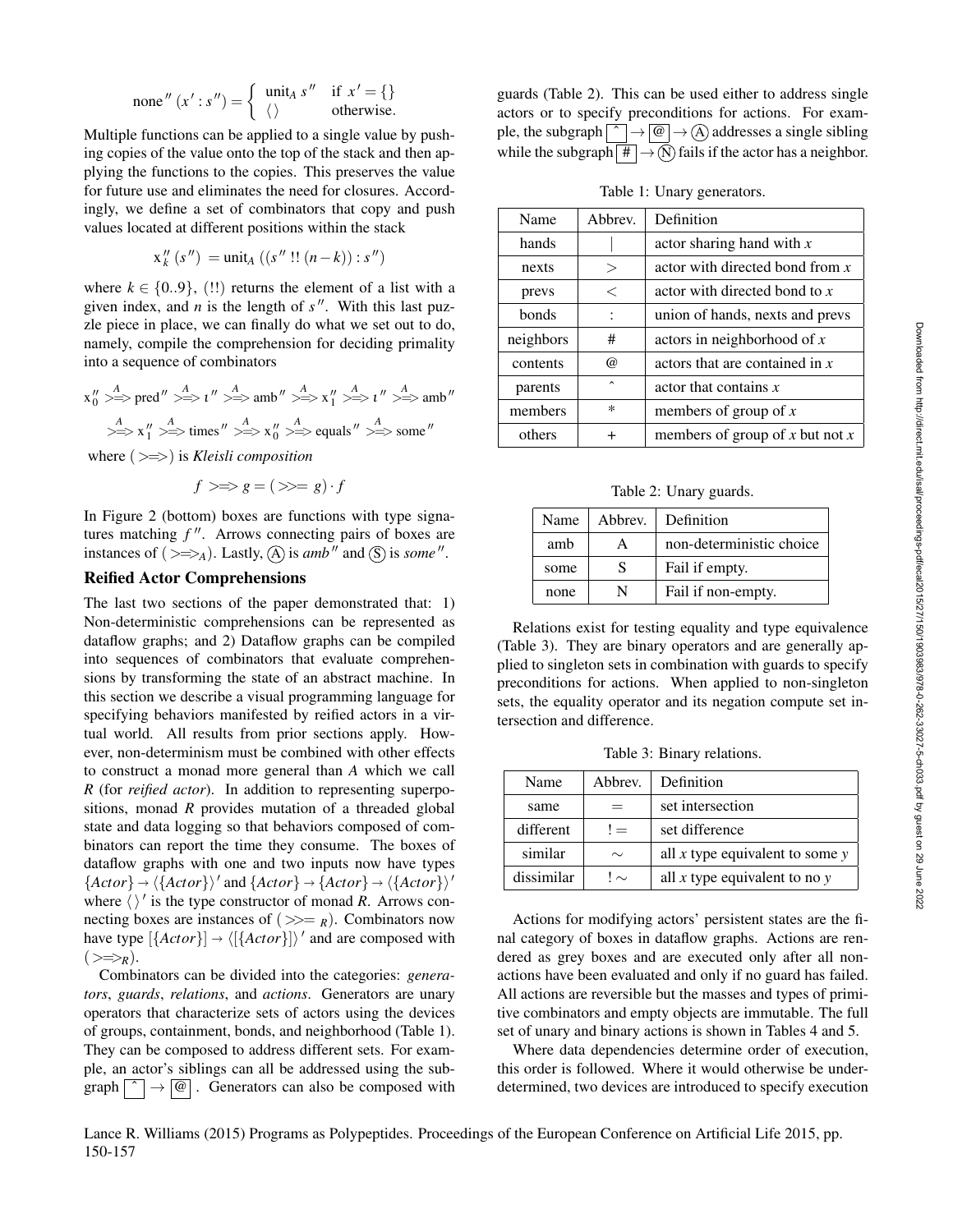| Name    | Abbrev.          | Definition                            |
|---------|------------------|---------------------------------------|
| drop    | ΙI               | Delete hand of $x$ .                  |
| unbond  | !                | Delete directed bond from $x$ .       |
| unbond' | ! <              | Delete directed bond to $x$ .         |
| quit    | $* \Rightarrow$  | Remove $x$ from its group.            |
| exit    | $@{\rightarrow}$ | Place $x$ inside its parent's parent. |
| digest  | >!               | Reduce $x$ to primitive combinators.  |
| 0n      |                  | Replace combinator with behavior.     |
| off     |                  | Replace behavior with combinator.     |

Table 4: Unary actions.

#### Table 5: Binary actions.

| Name    | Abbrev.              | Definition                               |
|---------|----------------------|------------------------------------------|
| grab    |                      | Create hand between $x$ and $y$ .        |
| bond    | $\rm{>}$             | Create directed bond from $x$ to $y$ .   |
| bond'   | $\,<\,$              | Create directed bond from $y$ to $x$ .   |
| join    | $\rightarrow *$      | $x$ joins group of y.                    |
| eat     | $\Rightarrow \varpi$ | Place $x$ inside $y$ .                   |
| compose | $\gg \gg$            | Replace x with $x \ge \Rightarrow_R y$ . |
| swap    | $\%$                 | $x$ and $y$ swap positions and bonds.    |

order. First, all actions return their first (or only) argument if they succeed. This allows one action to provide the input to a second and (when employed) introduces a data dependency that determines execution order. Second, execution order can be explicitly specified using dotted *control lines*.

In addition to non-determinism and mutable threaded state, instances of monad *R* also possess a data logging ability that is used to instrument combinators so that behaviors comprised of them can report the time they consume. Because the unit of time is one primitive operation of the abstract machine, most primitive combinators increase logged time by one when they are run. Significantly, this occurs on all branches of the non-deterministic computation until a branch succeeds so that the full cost of simulating non-determinism on a (presumed) deterministic substrate by means of backtracking is accounted for. Two kinds of combinators increase logged time by amounts other than one. Since the time required to compute set intersections and differences is the product of the sets' lengths, for binary relations, the logged time is increased by this value instead (which equals one in the most common case of singleton sets). Finally, actions that change the position of an actor, *e.g., join*, pay an additional time penalty proportional to the product of the actor's mass and the *L*<sup>1</sup> distance moved.

Ideally, the actor model described in this paper would be reified as an ACA so that self-replicating programs consume real physical resources. Actors in an embedded group might share a single processor or might jointly occupy a 2D area of



Figure 3: Behaviors defining a ribosome.

fixed size that collects a fixed amount of light energy per unit time. The effect would be the same; the number of primitive abstract machine operations executed per unit time by the processor (or in the area) would be fixed.

For the time being, we implement the reified actor model as an event driven simulation using a priority queue (Gillespie, 1977). Event times are modeled as Poisson processes associated with embedded groups and event rates are consistent with the joint consumption by actors in groups of finite time resources. Events are of two types. When a *diffusion event* is at the front of the queue, the position of the group in its neighborhood is randomly changed (as previously described). Afterwards, a new diffusion event associated with the same group is enqueued. The time of the new event is a sample from a distribution with density  $f_D(t) = De^{-Dt/(ms)}/(ms)$  where *m* is mass, *s* is distance, and *D* is the ratio of the time needed to execute one primitive operation and the time needed to transport a unit mass a unit distance. As such, it defines the relative cost of computation and data transport in the ACA substrate.<sup>5</sup>

When an *action event* is at the front of the queue, a behavior is chosen at random from among all actors of type behavior in the group. After the behavior is executed, the time assigned to the new action event is a sample from a distribution with density  $f_A(t) = e^{-t/c}/c$  where *c* is the time consumed by the behavior.

# Computational Ribosomes

Biological enzymes can be reified as chains of nucleotides or amino acids. The first can be read and copied but are spatially distributed and purely representational; the second are representationally opaque but compact and metabolically active. Comprehensions can be compiled into sequences of primitive combinators and reified in analogous ways. A

<sup>5</sup> In all of our experiments *D* equals 10.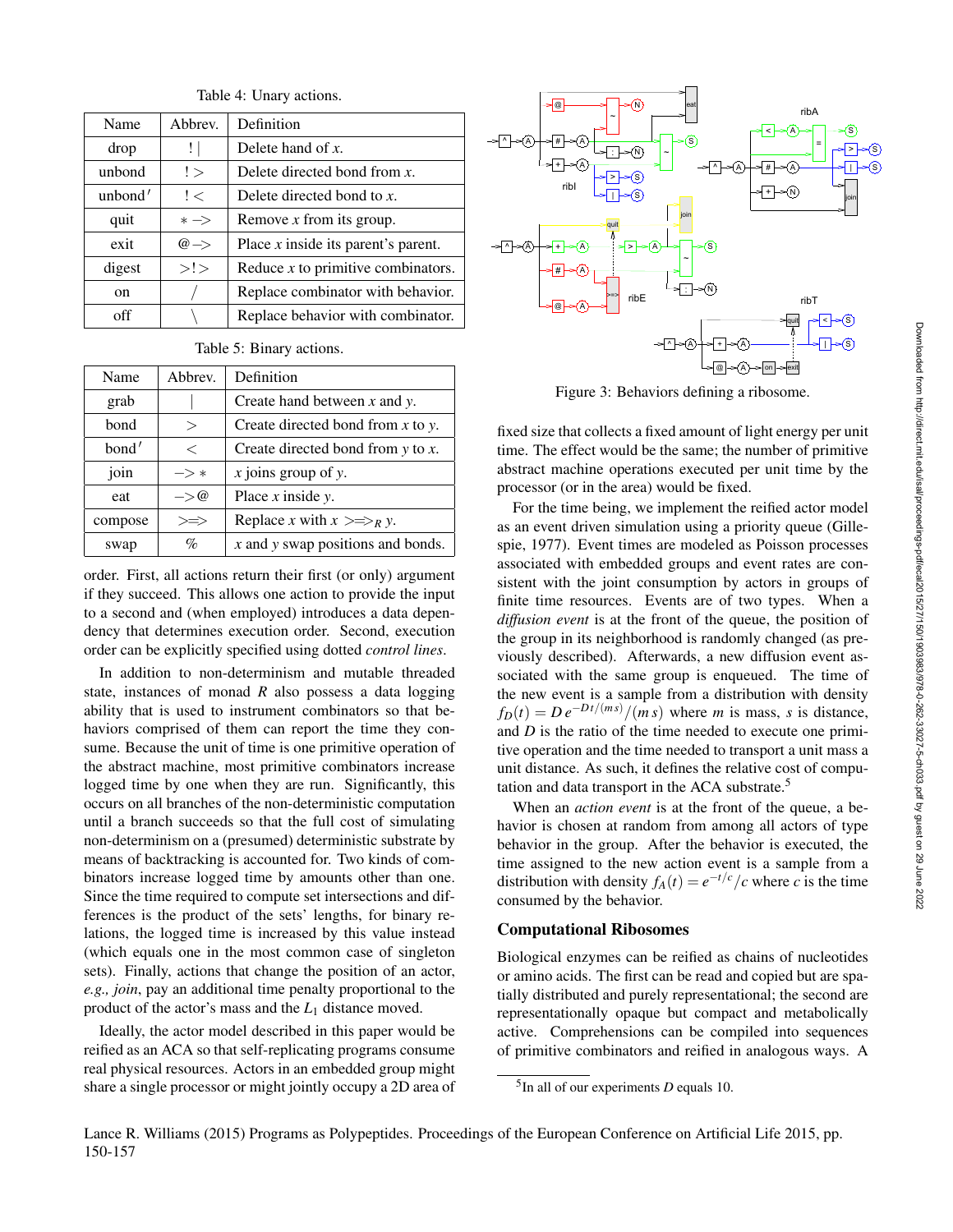*plasmid* is a compiled comprehension reified as a chain of actors of type combinator linked with directed bonds:

$$
P = [c_0]^{-} > [c_1]^{-} > \cdots > [c_{N-1}]^{-}
$$

where  $(>)$  is a directed bond and  $\lbrack \lbrack \rbrack$  denotes an actor that is reified at the root level. A single undirected bond (not shown) closes the chain and marks the plasmid's *origin*. While plasmids are spatially distributed chains of many actors, *enzymes* are single actors of type behavior:

$$
E = [c_0 \gt \Rightarrow_R c_1 \gt \Rightarrow_R \cdots \gt \Rightarrow_R c_{N-1}]^+.
$$

Biological ribosomes are arguably the most important component of the fundamental dogma (Watson and Crick, 1953). They translate messenger RNA into polypeptides using a four stage process of *association*, *initiation*, *elongation* and *termination*. We can construct a *computational ribosome* that will translate plasmids into enzymes by defining four behaviors with analogous functions (Figure 3), reifying the behaviors as enzymes, and placing them inside an actor of type object

# $R = \llbracket E_{\text{ribA}}, E_{\text{ribI}}, E_{\text{ribE}}, E_{\text{ribT}} \rrbracket_0.$

Behavior *ribA* first checks to see if *R* possesses a selfdirected bond.<sup>6</sup> If so, *ribA* attaches  $R$  to the plasmid by adding it to the group of the initial combinator,  $[\![c_0]\!]^-$ . Next, *ribI* finds an actor in the neighborhood with type match- $\left[\begin{matrix} c_0 \end{matrix}\right]$ <sup>-</sup> and places it inside *R*. When *R* is at position *n* on the plasmid, *ribE* finds a neighbor with type matching  $\llbracket c_{n+1} \rrbracket$ <sup>-</sup> and composes it with the combinator inside *R*, *i.e.*, with  $[c_0 \ggg g_R \cdots \ggg g_R c_n]$ . It then advances the position of *R* to  $n+1$ . This process continues until *R* reaches  $N-1$ , at which point *ribT* promotes the combinator to a behavior, expels it, and detaches *R* from the plasmid.

If a ribosome and a plasmid are placed in the world with a supply of primitive combinators, the ribosome manufactures the enzyme described by the plasmid

$$
R + P_b + \sum_{c} m_b(c) \left[ c \right]^{-} \rightarrow R + P_b + E_b
$$

where *C* is the set of 42 primitive combinators and  $m_b(c)$  is the number of combinators of type  $c$  in  $P_b$  and  $E_b$ , *i.e.*, the plasmid and enzyme reifications of behavior *b*.

Now that we have a ribosome, we need something to do with it. We could (of course) use ribosomes to synthesize the enzymes of which they themselves are comprised. However, it would be more interesting if these enzymes were then used to construct additional ribosomes. To accomplish this, we need a 'machine' that will collect the finished enzymes and place them inside an object of the correct type. We call this machine a *factory*. Factories are copiers of *compositional information*, which is heritable information distinct from the *genetic information* that ribosomes translate into enzymes. A factory can be constructed by reifying the behaviors defined in Figure 4 as enzymes and placing them inside an object with a type distinct from that of ribosomes:

$$
F = [E_{\text{facA}}, E_{\text{facB}}, E_{\text{facY}}, E_{\text{facZ}}, E_{\text{facZ'}}].
$$

Behavior *facA* creates a directed bond with any unbonded non-empty object it finds in the factory's neighborhood. This object and its contents serve as the *model*. Behavior *facB* creates a second directed bond from the factory to an empty object with type matching the model. This object serves as the container for the *product.* Behavior *facY* moves behaviors from the neighborhood similar to those in the model into the product. Behavior *facZ* recognizes when the product contains the full set of behaviors and deletes the bond connecting it to the factory. Behavior *facZ'* does the same but also installs a self-directed bond on ribosomes that enables their association behaviors (elements unique to  $facZ'$  are yellow in Figure 4).

As an initial experiment, we demonstrate mutual replication of a mixed population of ribosomes and factories. Plasmids  $P_b$  encoding enzymes  $E_b$  comprising ribosomes and factories are placed in a 2D virtual world consisting of  $64 \times 64$  sites together with a large surplus of ribosomes  $(r = 64)$  and single instances of factories with ribosome and factory models, *F<sup>R</sup>* and *FF*. The supply of primitive combinators and empty objects is replenished as instances are incorporated into enzymes and products. Consequently, the concentration of consumables is held constant. Plasmids and consumables required for synthesis of factory enzymes are overrepresented relative to those for ribosomal enzymes:

$$
rR + F_R + F_F + \sum_B P_b + 2[\![\!]_0 + 3[\![\!]_1 + \sum_B \sum_C m_b(c)[\![c]\!] -
$$
  

$$
\rightarrow (r+1)R + 2F_R + 2F_F + \sum_B P_b
$$

where the multiset  $B = \{ b \mid E_b \in 2R \cup 3F \}$ . We observe that the ribosomes synthesize the enzymes encoded by the plasmids and these are then used by the factories to construct additional ribosomes and factories. See Figure 5.

# Conclusion

Fifty years after von Neumann described his automaton, it remains a paragon of non-biological life. The rules governing CAs are simple and physical, and partly for this reason, the automaton von Neumann constructed using them is uniquely impressive in its semantic closure. Yet perhaps because RASPs are (in comparison with CAs) relatively well-appointed hosts, self-replicating programs in conventional programming languages seem somehow less convincing. All self-replicating programs must lift themselves up by their own bootstraps, yet not all programs lift themselves the same distance. The field of programming languages has made remarkable advances in the years since von Neumann conceived his automaton. Modern functional programming

<sup>&</sup>lt;sup>6</sup>Ribosomes without this bond are disabled and serve solely as *models* for *factories*, *i.e.,* as compositional information.